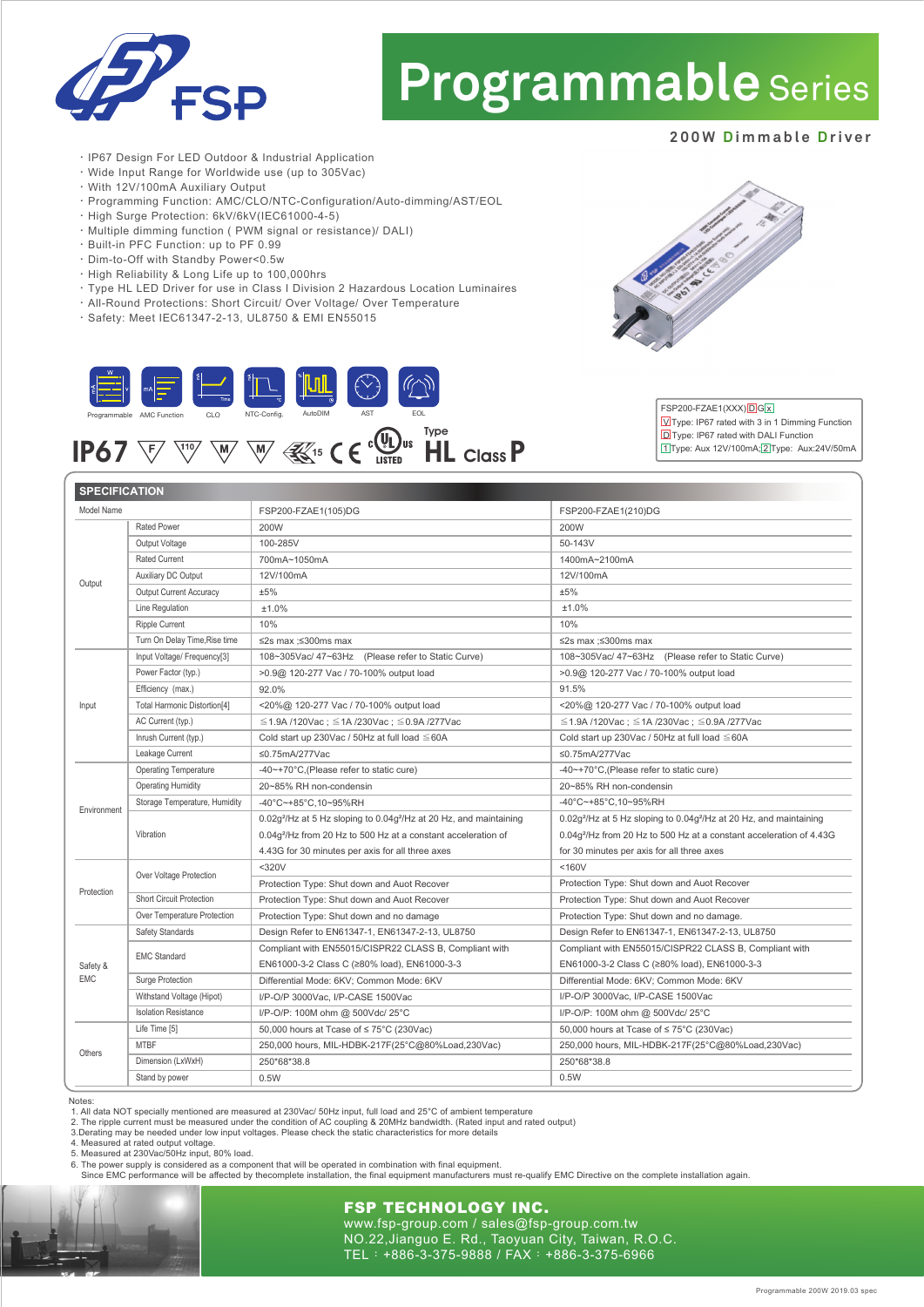

## **Programmable** Series **200W Dimmable Driver**

Derating Curve

Static Curve



#### FSP TECHNOLOGY INC.

www.fsp-group.com / sales@fsp-group.com.tw NO.22,Jianguo E. Rd., Taoyuan City, Taiwan, R.O.C. TEL:+886-3-375-9888 / FAX:+886-3-375-6966